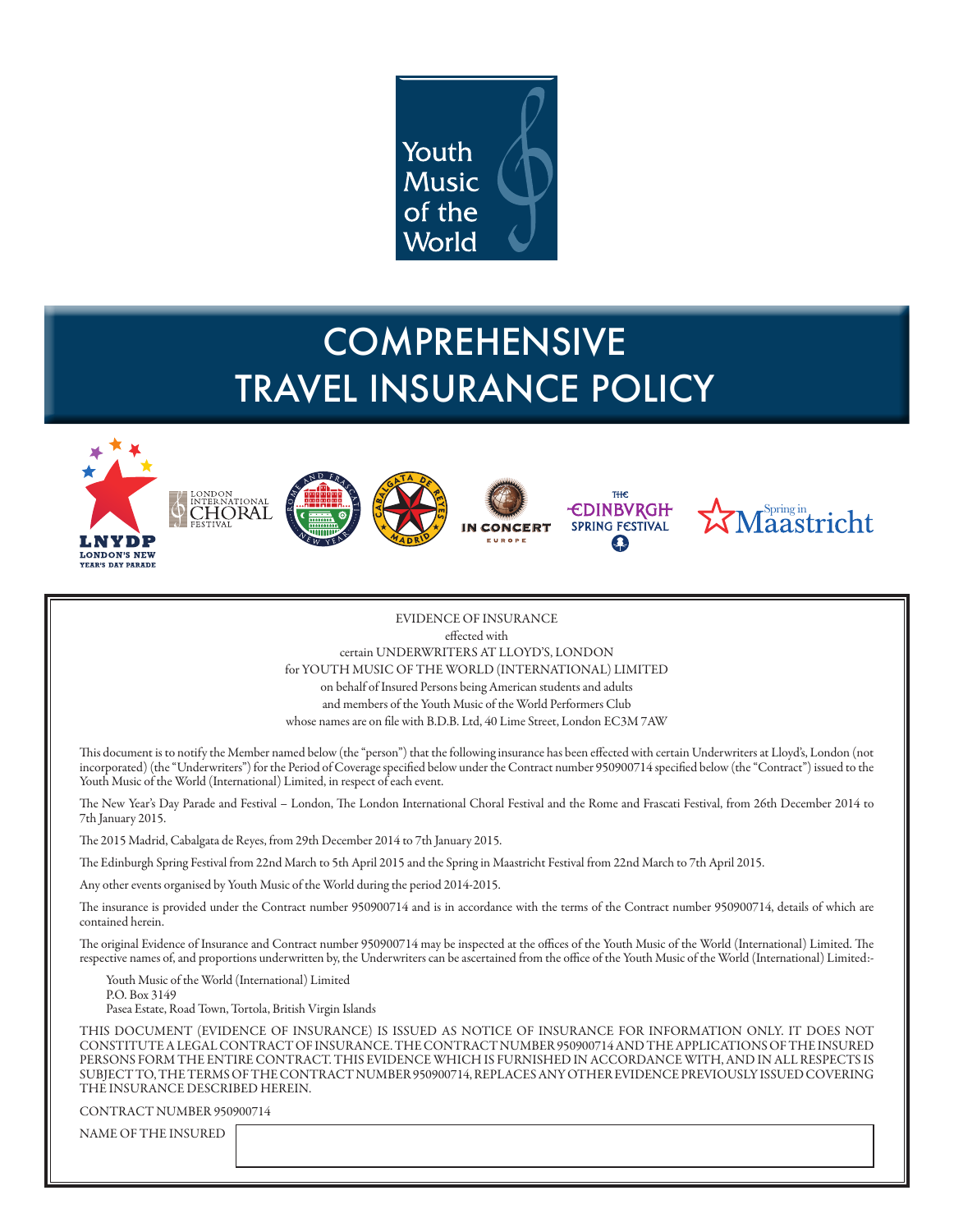Insurance is available to persons over 71 years of age at an additional premium of \$30.00 per person. If you are over 71 years of age and require insurance cover under the terms of this evidence of insurance and contract number 950900714, please hand your payment of \$30.00 to your group leader.

> CLAIMS MUST BE ADVISED TO YOUTH MUSIC OF THE WORLD INTERNATIONAL LIMITED WITHIN 60 DAYS OF OCCURRENCE COMPLETED CLAIM FORMS (HELD BY THE GROUP LEADER) SHOULD BE SENT TO Empirical Loss Management LLC 750 E. Britton Road, Suite 100 Oklahoma City, OK 73114

> > IN CARE OF B.D.B. LIMITED 40 LIME STREET, LONDON EC3M 7AW, UK TEL: 44 20 3102 8000 FAX: 44 20 3102 8009 E-MAIL: aread@bdbltd.co.uk

> > > Emergency Assistance Company CEGA AIR AMBULANCE Tel: +44 (0)1243 621 181 e-mail: assistance@cegagroup.com

The assistance company may be contacted at any time should the insured person require advice or assistance regarding a medical condition. In the event of an insured person requiring in-patient treatment and/or evacuation and/or repatriation, it is imperative that the assistance company is contacted and authorisation obtained prior to treatment/repatriation taking place. The company will be able to provide advice and assistance as well as arrange evacuation/repatriation where necessary. Failure to contact the assistance company and obtain authorisation may prejudice the claim and may mean that not all of the costs involved will be paid. The insured person should not attempt to find their own solution and then expect full reimbursement from insurers, without prior approval first having been obtained from the assistance company.

#### FAILURE MAY RESULT IN NON-PAYMENT

#### SECTION 1 - CANCELLATION: Up to \$4,000.00

For LNYDP, London's New Year's Day Parade, The London International Choral Festival and the Rome and Frascati Festival and The Madrid, Cabalgata de Reyes cancellation cover herein shall apply with effect from September 1st 2014. Any other events organised by Youth Music of the World during the period 2014-2015 cancellation cover herein shall apply with effect from 3 months prior to travel. To reimburse you for your unused travel and accommodation expenses paid or contracted to be paid if your journey or vacation is necessarily and unavoidably cancelled due to any cause listed below provided no other party is liable for those expenses:

1. Accidental injury, illness or death, duly certified by competent authority, of:

(a) yourself or any person with whom you had arranged to travel;

(b) a close relative or fiancé or civil partner of any person described in (a) above;

- 2. Compulsory quarantine applying to yourself or to any person with whom you had arranged to travel;
- 3. Any damage to your home in the United States making it uninhabitable, or any Police request for your presence following a robbery of your home or place of business during the period of insurance;
- 4. Any official requirement for you to attend to emergency duty in U.S. military, medical or public service;
- 5. A Government regulation following an epidemic which prohibits you from travelling.
- 6. A warning by The US State Department not to travel to the destination booked on the dates booked.

NB Cancellation cover under Section 1 commences when this Insurance is validated, but in respect of persons aged over 71, only accidents or illnesses occurring within one month of the date of departure are covered.

#### SECTION 2 - MEDICAL AND EMERGENCY EXPENSES: Up to \$10,000.00 per insured Person.

To reimburse the Insured Person for:

- 1. The following expenses necessarily incurred within but not beyond l month of the expiry of the Period of Insurance as the result of the Insured Person becoming ill or sustaining personal injury during the Period of Insurance;
	- (a) usual, customary and reasonable expenses incurred (outside the United States and outside his or her normal country of residence or domicile) for medical, surgical and hospital charges (including emergency dental treatment for the relief of immediate pain only), ambulance, nursing home and nursing attendance charges;
	- (b) reasonable additional cost of repatriation to the United States;
	- (c) reasonable additional hotel expenses;
	- (d) reasonable additional costs of funeral expenses abroad or additional cost of returning his or her mortal remains to his or her former place of residence in the United States;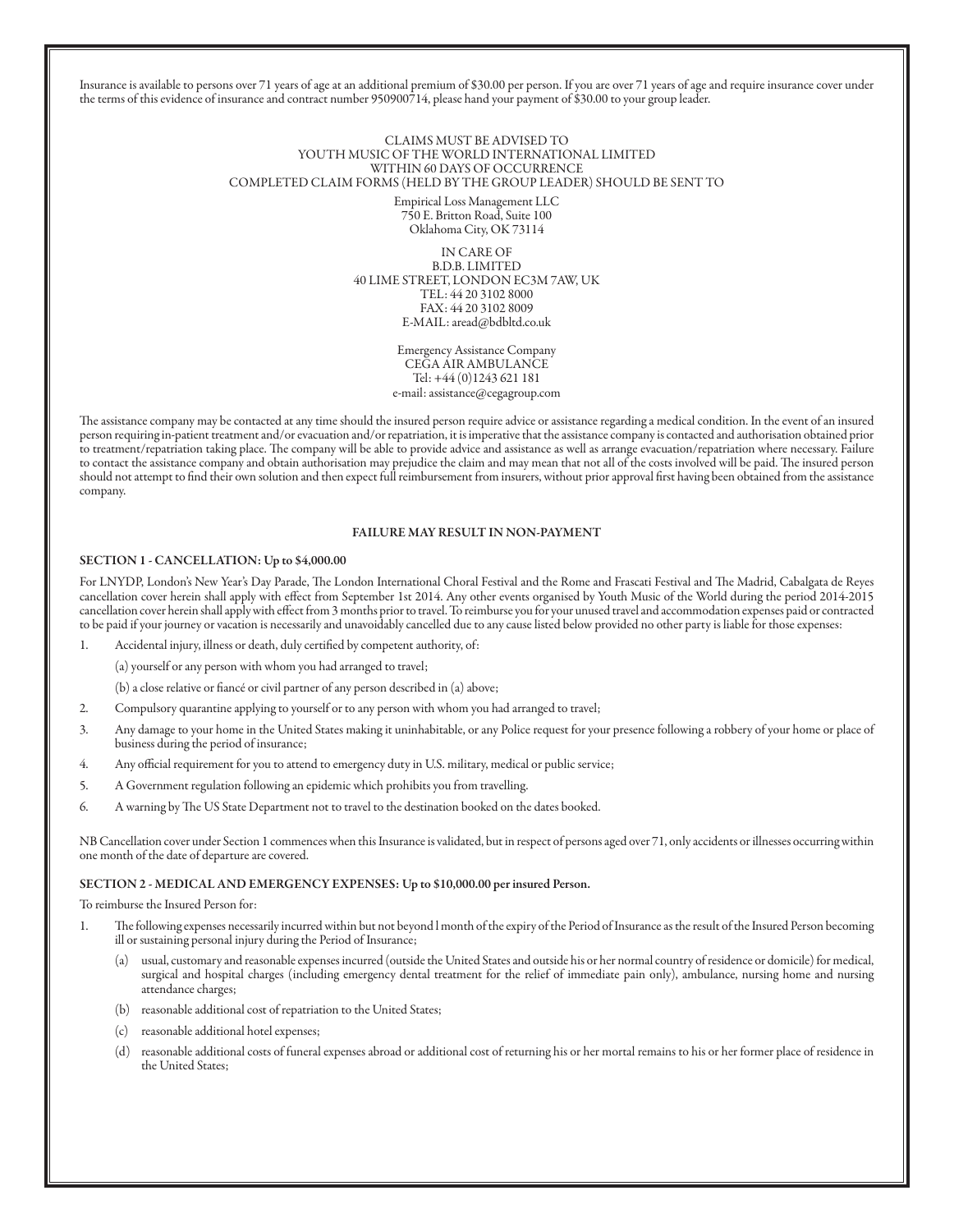### SECTION 3 - PERSONAL ACCIDENT: Up to \$25,000.00 per Insured Person

To pay according to the Schedule of Compensation below if at any time during the Period of Insurance the Insured Person sustains bodily injury caused by accidental, external, violent and visible means which solely and independently of any other cause within 12 calendar months from the date of the accident results in his or her;

| (a) | Death                                                                                | \$25,000.00 |
|-----|--------------------------------------------------------------------------------------|-------------|
| (b) | Loss of one limb or loss of one eye                                                  | \$12,500.00 |
| (c) | Loss of two limbs / two eyes / one limb and one eye                                  | \$25,000.00 |
| (d) | Permanent Total Disablement from engaging in his or her usual occupation \$25,000.00 |             |

If no occupation is followed then any and every occupation applies. (Usual occupation is deemed to be full time remunerative occupation of which no less than 40 hours per week are engaged in such occupation.) If the Insured Person is over 71 years of age cover is limited to the Death benefit only.

#### SECTION 4 - BAGGAGE: Up to \$1,000.00 per Insured Person

To indemnify the Insured Person for the accidental Loss of or Damage which occurs during the period of insurance, to his or her baggage including clothing and personal effects subject to:

- (a) a limit of \$1,000.00 any one article, pair, set, kit or collection of articles and
- (b) an overall limit of \$1,000.00 for valuables: jewellery, furs, articles containing gold, silver or precious metals, watches, photographic, optical, audio or electronic equipment or goods.

#### SECTION 5 - DELAYED BAGGAGE: Up to \$100.00 in all

To indemnify the Insured Person for emergency purchases necessarily made if his or her baggage is temporarily lost in transit during the period of insurance for longer than 24 hours. Musical Instruments are not covered under this Section.

#### SECTION 6 - MUSICAL INSTRUMENTS: Up to \$5,000.00

To indemnify the Insured Person for the accidental loss of or damage to any one musical instrument which occurs during the period of insurance subject to a maximum amount of \$5,000.00 per Insured Person. This Section shall exclude scratching or denting of any musical instrument or damage to drum skins.

#### SECTION 7 - RENTAL OR REPLACEMENT MUSICAL INSTRUMENT \_ Up to \$1,000.00

To indemnify the Insured Person for the cost of renting a temporary replacement musical instrument for the duration of the Insured Period should his or her own instrument be accidentally lost or damaged during the period of insurance subject to a maximum rental cost of \$1,000.00. For the purpose of this insurance, Musical Instruments shall be deemed to be wind, stringed instruments and timpani only. Written proof of the value of any Musical Instrument shall be required in the event of a claim.

## EXCLUSIONS

#### SECTIONS 1, 2 AND 3

The Underwriters shall not be liable for claims arising from:

- (a) the Insured Person engaging or taking part in mountaineering, pot holing, manual work, racing other than on foot, organised sports, flying (except whilst travelling as a passenger on a commercial or scheduled flight), wilful exposure to risk (other than in an attempt to save human life), suicide, intentional self injury, insanity, psychiatric disorders, fear of flying or the effects of alcohol or drugs.
- (b) pregnancy within two months of the estimated date of delivery;
- (c) Circumstances where at the time of taking out this insurance the person whose condition gives rise to a claim is receiving treatment or is on a hospital waiting list for consultations or for in patient treatment or has received a terminal prognosis.
- (d) any vacation or journey undertaken against the advice of a medical practitioner or for the purpose of obtaining medical treatment;
- (e) the cost of replenishing supplies of any medication the Insured Person was using at the commencement of any vacation/journey.
- (f ) surgery or medical treatment which in the opinion of the medical practitioner treating the Insured Person can be reasonably delayed until the Insured Person's return to the United States.
- (g) circumstances which could reasonably have been anticipated by the Insured Person at the date of the issue of this Evidence of Insurance.
- (h) visa not issued by competent authority.

#### SECTION 4

The Underwriters shall not be liable for:

- (a) losses due to breakage of or damage to fragile articles; including musical instruments;
- (b) loss of valuables or losses due to theft unless reported to the police within 48 hours of the discovery of the loss and to the hotel management if stolen in a hotel;
- (c) loss or damage caused by wear, tear, gradual deterioration, decay, moth, vermin, atmospheric or climatic conditions, electrical or mechanical breakdown or derangement of any kind;
- (d) loss of or damage to contact or corneal lenses, un-set precious stones, business goods, samples or merchandise, hired equipment or sporting equipment whilst in use;

(e) losses from unattended baggage;

- (f )(i) theft from a vehicle not involving forcible entry evidenced by damage to the vehicle itself and or from a soft topped or open vehicle unless from a locked trunk;
- $(f)(ii)$  theft from any motor vehicle left unattended overnight;
- (g) loss of cash, credit cards and travellers checks.

The Insured Person shall take all reasonable steps to avoid or minimise any loss or damage.